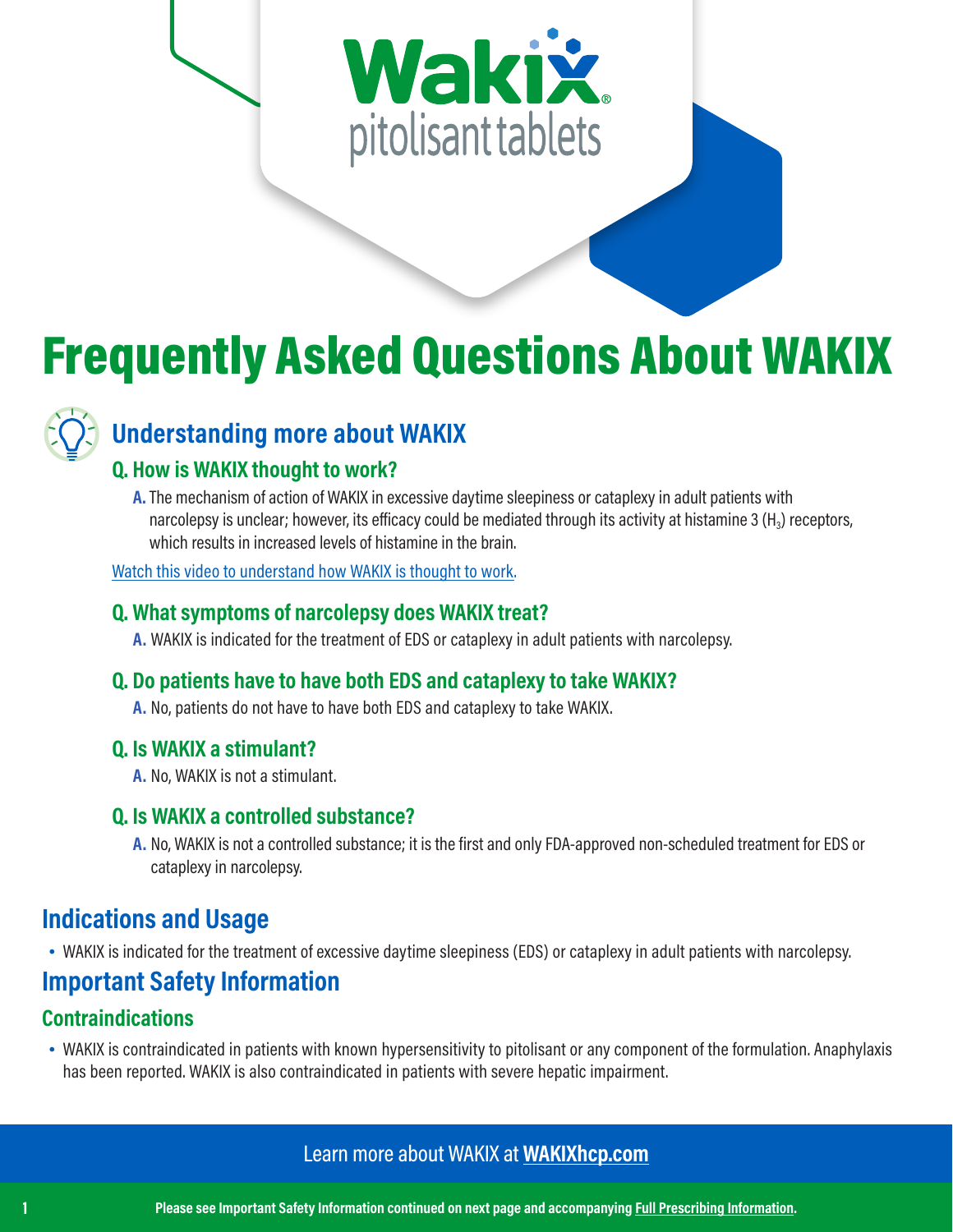

## **Considering WAKIX for your patient**

## **Q. Is there a pregnancy exposure registry for WAKIX?**

**A.** There is a pregnancy exposure registry that monitors pregnancy outcomes in women who are exposed to WAKIX during pregnancy. Patients should be encouraged to enroll in the WAKIX pregnancy registry if they become pregnant. To enroll or obtain information from the registry, patients can visit [WakixPregnancyRegistry.com](https://wakixpregnancyregistry.com) or call the WAKIX Pregnancy Registry Coordination Center at **1-877-302-2813**.

## **Q. Can WAKIX be taken with hormonal contraceptives?**

**A.** The effectiveness of hormonal contraceptives may be reduced when used with WAKIX and effectiveness may be reduced for 21 days after discontinuation of treatment. Advise patients to use an alternative non-hormonal contraceptive method during treatment with WAKIX and for at least 21 days after discontinuation of treatment.

## **Q. Is a baseline electrocardiogram (ECG) required prior to starting treatment with WAKIX?**

**A.** The Prescribing Information for WAKIX does not have a requirement for a baseline ECG prior to starting WAKIX. WAKIX increases the QT interval; the highest recommended dose (35.6 mg) led to a QTc increase of 4.2 msec. Exposures that were 3.8-fold higher than achieved at the highest recommended dose led to a QTc increase of 16 msec (mean). Avoid use of WAKIX in patients with known QT prolongation; in patients with a history of cardiac arrhythmias or other risk factors for QT interval prolongation; or in combination with other drugs known to prolong the QT interval. Monitor patients with hepatic or renal impairment for increased QTc. See [Full Prescribing Information](http://wakixhcp.com/prescribing-information) for more information.

#### **Q. What are common adverse reactions with WAKIX?**

**A.** In the placebo-controlled clinical studies conducted in patients with narcolepsy with or without cataplexy, the most common adverse reactions (occurring in ≥5% of patients and at least twice the rate of placebo) with the use of WAKIX were insomnia (6%), nausea (6%), and anxiety (5%). Additional adverse reactions occurring in ≥2% of WAKIX-treated patients and more frequently than in placebo-treated patients were headache, upper respiratory tract infection, musculoskeletal pain, heart rate increased, hallucinations, irritability, abdominal pain, sleep disturbance, decreased appetite, cataplexy, dry mouth, and rash.

[View the safety profile of WAKIX in clinical studies.](https://wakixhcp.com/safety/)

## **Important Safety Information**

## **Warnings and Precautions**

- WAKIX prolongs the QT interval; avoid use of WAKIX in patients with known QT prolongation or in combination with other drugs known to prolong the QT interval. Avoid use in patients with a history of cardiac arrhythmias, as well as other circumstances that may increase the risk of the occurrence of torsade de pointes or sudden death, including symptomatic bradycardia, hypokalemia or hypomagnesemia, and the presence of congenital prolongation of the QT interval.
- The risk of QT prolongation may be greater in patients with hepatic or renal impairment due to higher concentrations of pitolisant; monitor these patients for increased QTc. Dosage modification is recommended in patients with moderate hepatic impairment and moderate or severe renal impairment (see full prescribing information). WAKIX is not recommended in patients with end-stage renal disease (ESRD).

## Learn more about WAKIX at **[WAKIXhcp.com](https://wakixhcp.com)**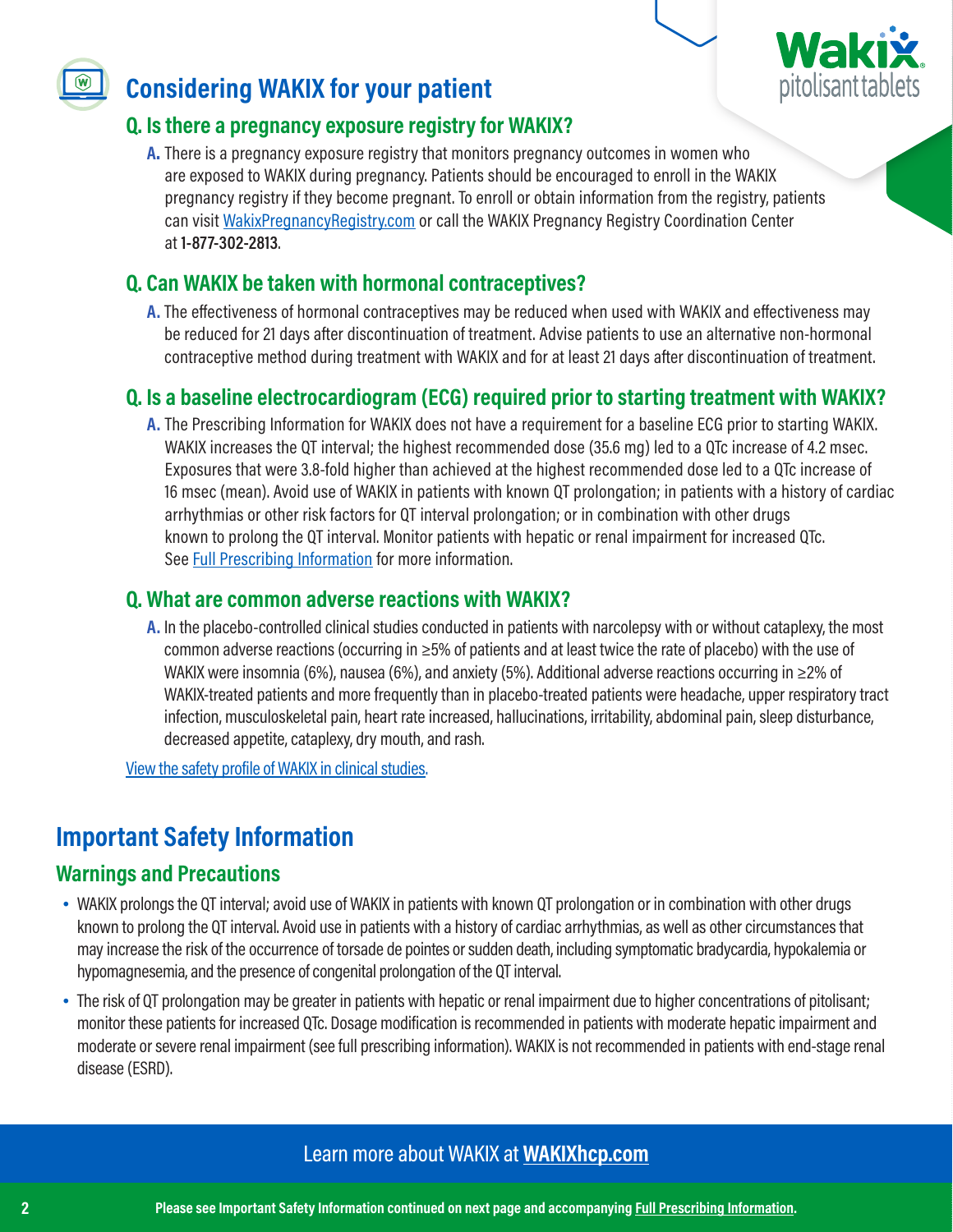



## **Dosing and titrating WAKIX**

## **Q. How should WAKIX be taken?**

**A.** WAKIX should be taken once daily in the morning upon wakening and is titrated to the recommended dose range of 17.8 mg to 35.6 mg. See questions below and [Full Prescribing Information.](http://wakixhcp.com/prescribing-information)

After initiating treatment with WAKIX, it's important to regularly assess patients for symptom improvement and tolerability. The dose of WAKIX may be adjusted based on tolerability.

[View the recommended dosing and titration for WAKIX.](https://wakixhcp.com/dosing/)

## **Q. What is the recommended titration for WAKIX?**

**A.** Initiate at 8.9 mg (two 4.45-mg tablets) once daily for Week 1, increase to 17.8 mg (one 17.8-mg tablet) once daily for Week 2, and may increase to maximum recommended dosage of 35.6 mg (two 17.8-mg tablets) once daily for Week 3. Dosing modifications are recommended for some patients. See question below and [Full Prescribing Information.](http://wakixhcp.com/prescribing-information)

[Watch this video to understand WAKIX dosing and titration.](https://wakixhcp.com/dosing/)

## **Q. Are there any dosing modifications for WAKIX?**

**A.** Yes, dosing modifications are recommended for patients with moderate hepatic impairment, patients with moderate or severe renal impairment, patients known to be poor CYP2D6 metabolizers, and patients receiving concomitant strong CYP2D6 inhibitors or strong CYP3A4 inducers. See [Full Prescribing Information f](http://wakixhcp.com/prescribing-information)or recommended dosage and titration.

[Use this tool to identify drug interactions and recommendations for dosing WAKIX with other medications.](https://tools.wakixhcp.com/ddi)

## **Q. Are there any PK interactions with WAKIX and other narcolepsy medications?**

**A.** In a clinical pharmacokinetics (PK) study to evaluate the concomitant use of WAKIX with modafinil or sodium oxybate, WAKIX had no effect on the PK of modafinil or sodium oxybate, and these agents had no clinically relevant effect on the PK of WAKIX.

## **Important Safety Information**

## **Drug Interactions**

- Concomitant administration of WAKIX with strong CYP2D6 inhibitors increases pitolisant exposure by 2.2-fold. Reduce the dose of WAKIX by half.
- Concomitant use of WAKIX with strong CYP3A4 inducers decreases exposure of pitolisant by 50%. Dosage adjustments may be required (see full prescribing information).
- H<sub>1</sub> receptor antagonists that cross the blood-brain barrier may reduce the effectiveness of WAKIX. Patients should avoid centrally acting  $\mathsf{H}_{1}$  receptor antagonists.
- WAKIX is a borderline/weak inducer of CYP3A4. Therefore, reduced effectiveness of sensitive CYP3A4 substrates may occur when used concomitantly with WAKIX. The effectiveness of hormonal contraceptives may be reduced when used with WAKIX and effectiveness may be reduced for 21 days after discontinuation of therapy.

## Learn more about WAKIX at **[WAKIXhcp.com](https://wakixhcp.com)**